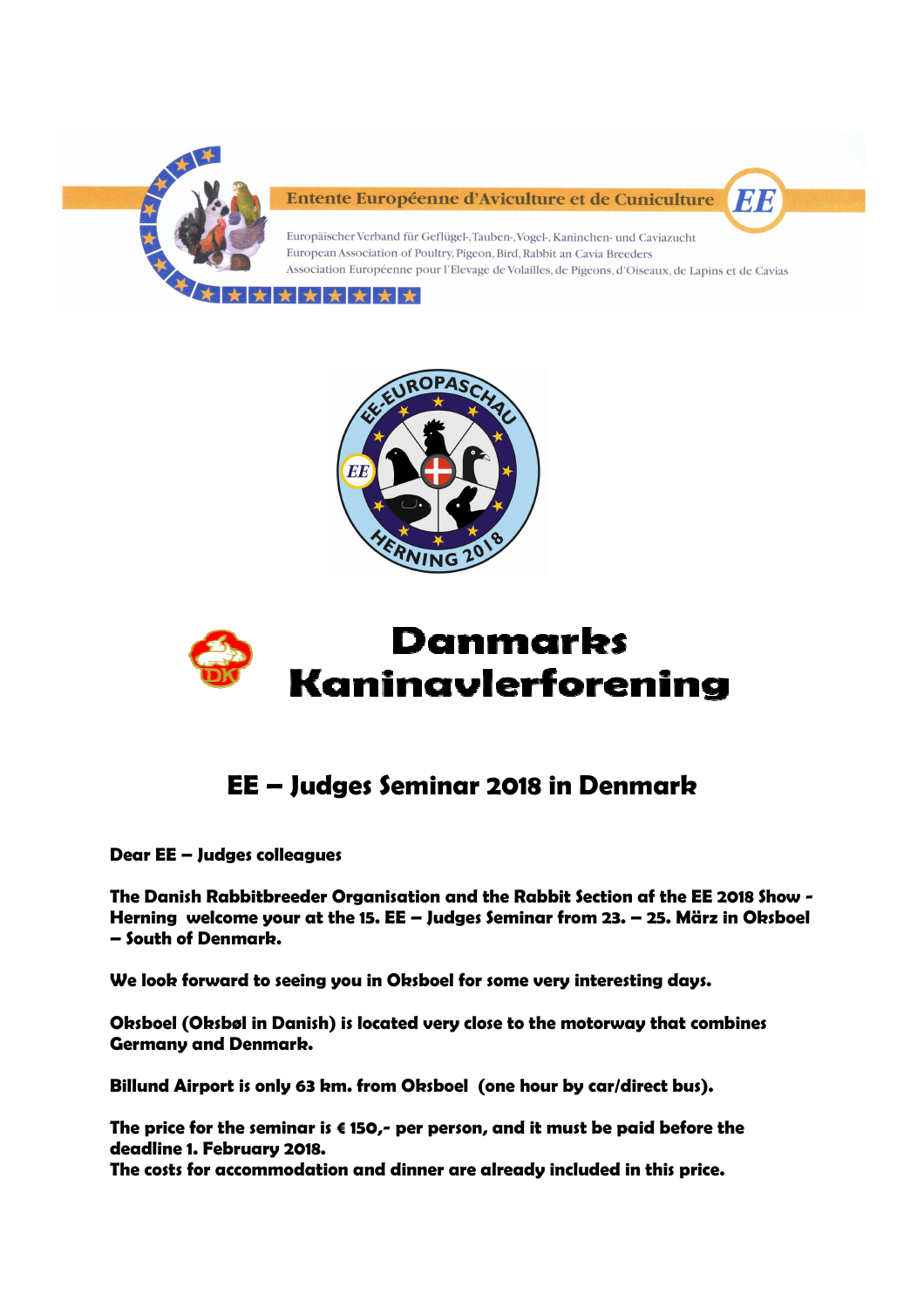**Tansport with EE Judges bus from Billund – Oksboel– Billund costs € 50,-** 

**Please remeber to register and pay, if you want this service!** 

**EE bus will leave from Billund Airport: 16.00 and 17.00.** 

**Registration must be given February 1st 2018 at the latest to the Secretary of the EE rabbit section by mail or Email – and only to:** 

> **Urban Hamann St. Martinsweg 8 4242 Laufen - Schweiz Tel: +41 79 375 78 81 E-Mail: urban.hamann@bluewin.ch**

**Payment to account No.:** 

**BIC: DJURDK22 IBAN: DK8773050001062930** 

**Name of Account Holder: Danmarks Kaninavlerforening**

**Judge seminar:** 



 **KonceptHotellet – Strandvejen 1, 6840 Oksboel - Denmark** 

# **With kind regards Urban Hamann**

**Carsten Philipsen – President of the Judges Committe Rabbit Section EE 2018** 

**Lars Ellyton – Vice President of EE 2018 – President and Exhibition Manager for the Rabbit Section EE 2018** 

**Urban Hamann – Secretary EE Rabbit section**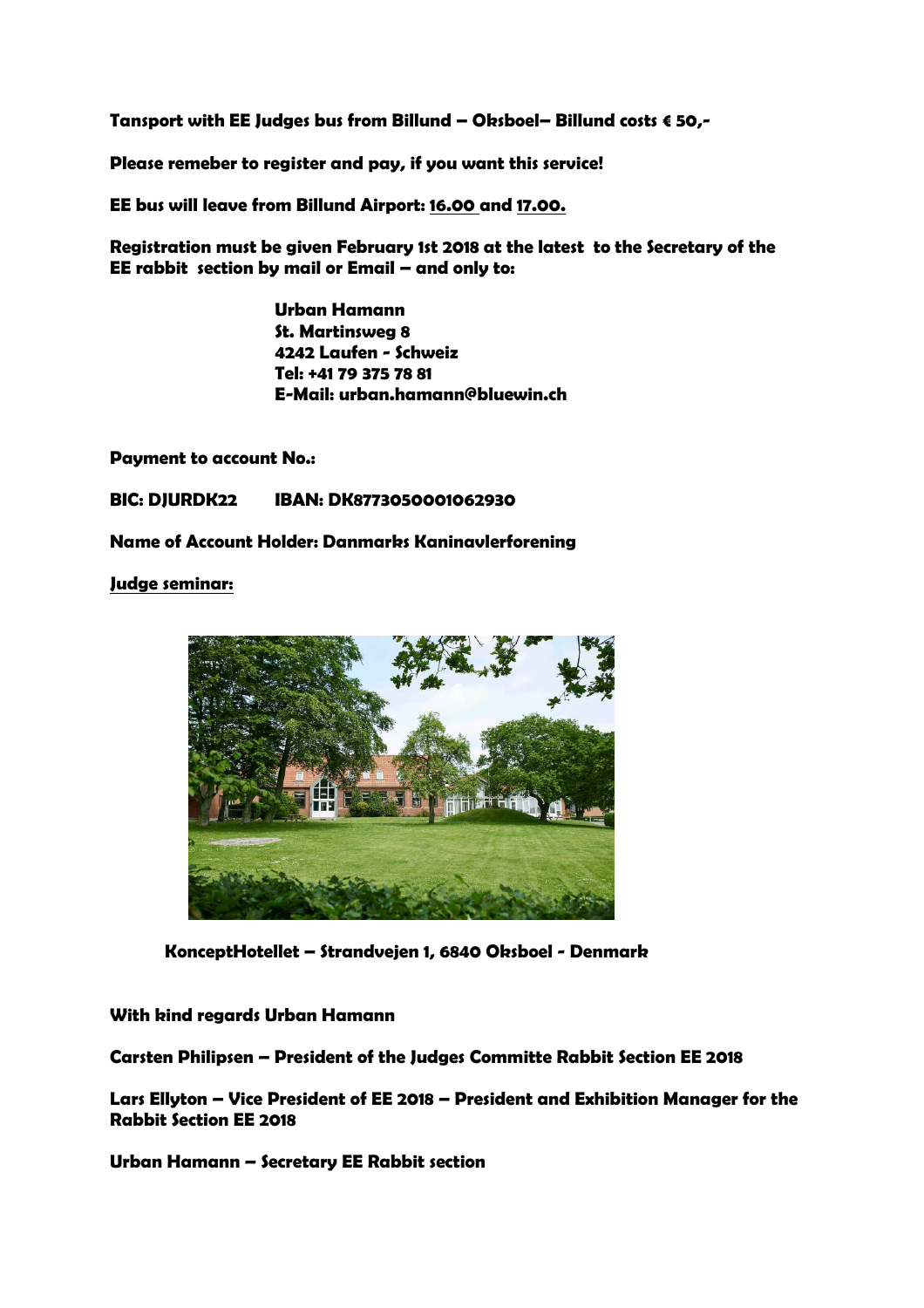

# **Program:**

# **Friday: March 23nd 2018**

#### **Arrival**

**19.00: Welcome greetings and evening dinner – Exclusive traditional danish dinner** 

# **Saturday: March 24th 2018**

| 08.00:         | <b>Breakfast</b>    |
|----------------|---------------------|
| 09.00:         | Seminar classes     |
| 10.15:         | <b>Coffee break</b> |
| 4 <b>a</b> Ap. | Canalman almaana    |

- **10.45: Seminar classes 12.15: Lunch – The famous danish lunch bread**
- 
- **13.30: Seminar classes practical work**
- **14.45: Coffee break**
- **15.00: Seminar classes**
- **19.00: Dinner party Nordic Buffet**

#### **Sunday: March 25th 2018**

| 08.30:        | <b>Breakfast</b>                       |
|---------------|----------------------------------------|
| 09.30:        | Seminar classes and final instructions |
| <b>11.00:</b> | <b>Departure</b>                       |

**The detailed Seminar agenda with detailed informations will be written in the courseware.** 

**- - -** 

**Administrative contact person:** 

**Head of Secretary EE 2018 Rabbit Section** 

**Bent Knudsen: E-Mail: mursejler@has.dk Tel: +45 2184 0036**